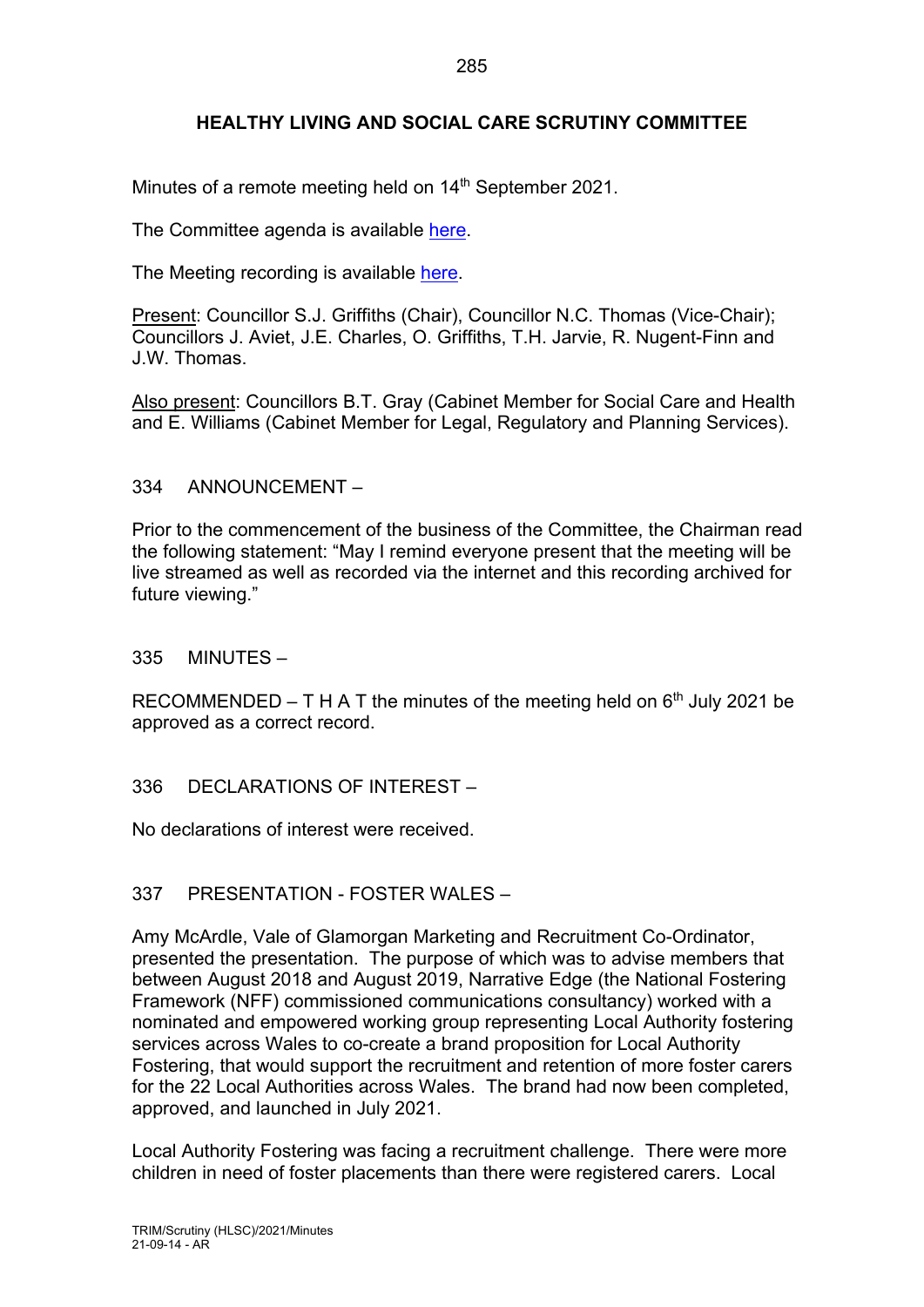Authority Fostering Teams across Wales had decided to act, to significantly increase the number and range of foster carers recruited directly to Local Authorities. This required Local Authority fostering and recruitment teams across Wales to think bigger, to combine their efforts and expertise to create a significant national impact on awareness that fostering was an option, and that fostering with the Local Authority was the best option. The new collaboration was called Foster Wales.

Following the Officer's presentation and subsequent questions from the Committee, the Marketing and Recruitment Co-Ordinator with support from the Head of Children and Young People Services further advised that:

- The Local Authority undertakes a matching process that helps to inform its commitment to place every child in the most appropriate setting. Every effort was made to match a child's needs, although it was recognised that the Council's ability to do this improved if it could increase the number and variety of placements.
- In response to a question about the turnover of social work staff, officers highlighted the importance of continuity wherever possible and the value the service placed on its decision to develop a Children Looked After Team that worked closely with its Placements Team. Foster carers were supported by their Supervising Social Workers and each child had a Social Worker. Each child also had a Care Plan and an Independent Reviewing Officer that helped to ensure consistency in how a child's needs were understood and met. Many of the Vale's foster carers had been carers for many years and new carers were welcomed into the Foster Carers Forum.
- The need to increase upon the number of carers available would always be relevant due to already registered carers reaching capacity and/or accommodating long term placements. By increasing the number of new foster carer approvals and increasing the diversity and abilities of registered foster families, the Council would have a wider choice of foster homes and improved placement matching.

In conclusion, Councillor Gray stated that he was looking forward to the launch of the national TV advert from Monday  $20<sup>th</sup>$  September and called for all Elected Members of the Council to promote Foster Wales as widely as possible to collectively support an increase in the number of foster carer applicants.

RECOMMENDED – T H A T officers be thanked for their positive and informative presentation.

#### Reason for recommendation

To ensure that the Committee was kept up to date with progress regarding the Foster Wales collaboration to significantly increase the number and range of foster carers recruited directly to Local Authorities.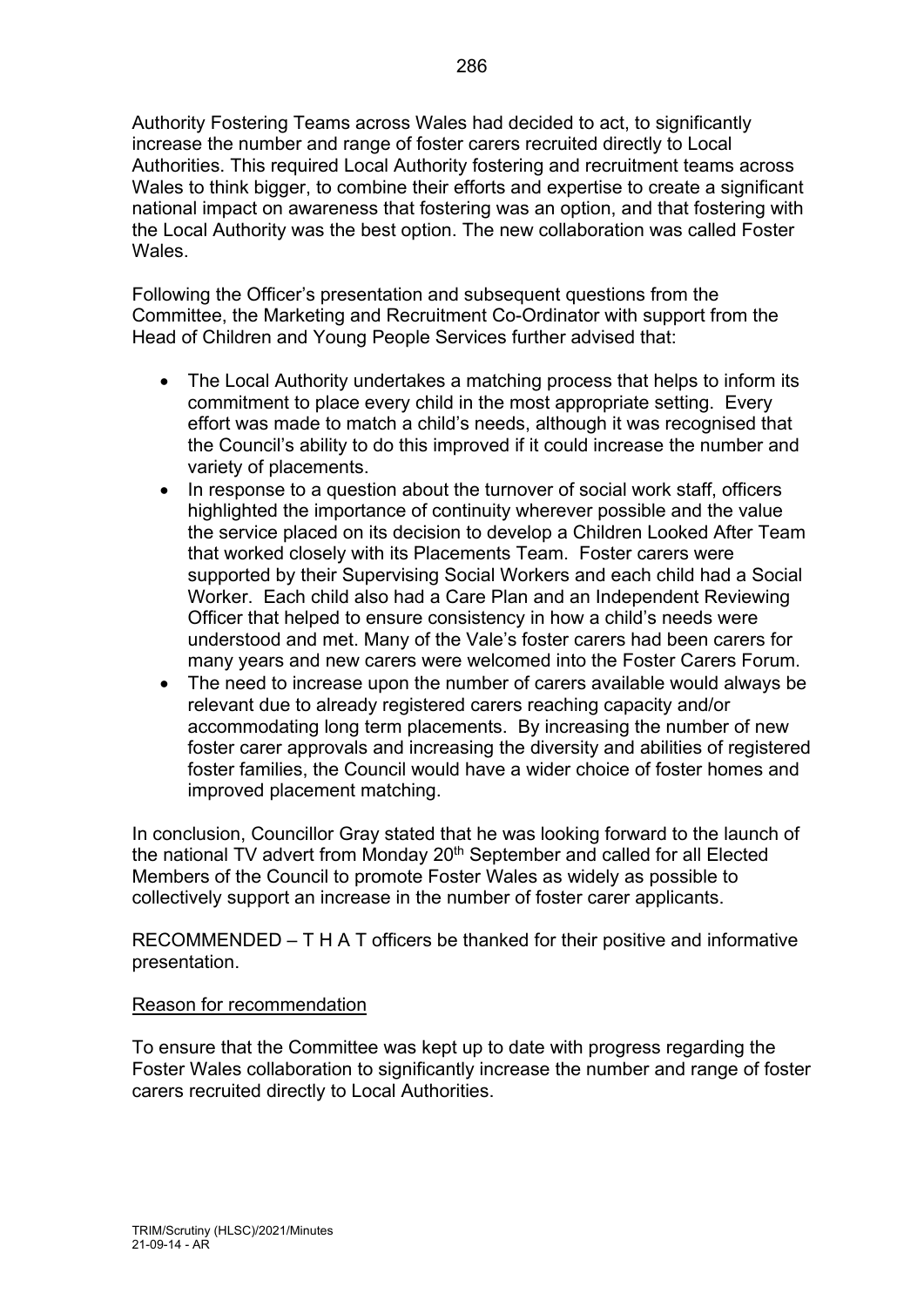### 338 CLOSURE OF INDEPENDENT RESIDENTIAL CARE HOMES (REF) –

The Director of Social Services presented the reference from the 19<sup>th</sup> July 2021 Cabinet meeting to ensure that Scrutiny Members had the opportunity to consider the issues contained within the report.

In relation to the closure of both the Island View (Barry Island) and Tower Hill (Penarth) care homes, the Director advised that the Council would not have chosen to remove so much capacity all at one time however, the transition of residents to alternative settings had been very successful.

As a supplementary matter, the Director apprised members on the significant difficulties that the Council was experiencing in accessing domiciliary care and advised that approximately 60 individuals were waiting to receive new domiciliary care packages. By way of context, the Director advised that the supply of domiciliary care had increased by 22% over the last two years.

In response, Councillor N. Thomas stated that the Vale of Glamorgan was an attractive retirement area, and some individuals were frightened by the idea of residential care therefore, this went some way to explain the increase in demand for domiciliary care packages. The effects of Coronavirus within care homes had also increased levels of anxiety for individuals facing residential care. The Director added that not increasing the number of institutional options for care within the vale remained the Council's strategic intention and care provided within individual's own homes remained the preferred approach.

Councillor Gray then advised that Cabinet were aware of the increasing pressures regarding domiciliary care and would consider these in relation to changes in funding from Welsh Government going forward. The cohort of 60 individuals fluctuated continuously based on the individual needs and circumstances and the Council's strength in communicating with the domiciliary and residential sectors before and during the national pandemic had resulted in a meeting of minds putting the council in good stead for moving forward.

RECOMMENDED - T H A T both the Cabinet Reference and appended Report be noted.

#### Reason for recommendation

To ensure that Committee was apprised of and had the opportunity to consider the issues contained within the Cabinet report.

339 ANNUAL DELIVERY PLAN MONITORING REPORT: QUARTER 1 PERFORMANCE 2021/22 (DSS) –

The purpose of the report was to present quarter 1 performance results for the period 1<sup>st</sup> April 2021 to 30<sup>th</sup> June 2021 in delivering the Annual Delivery Plan commitments as aligned to the Corporate Plan Well-being Objectives.